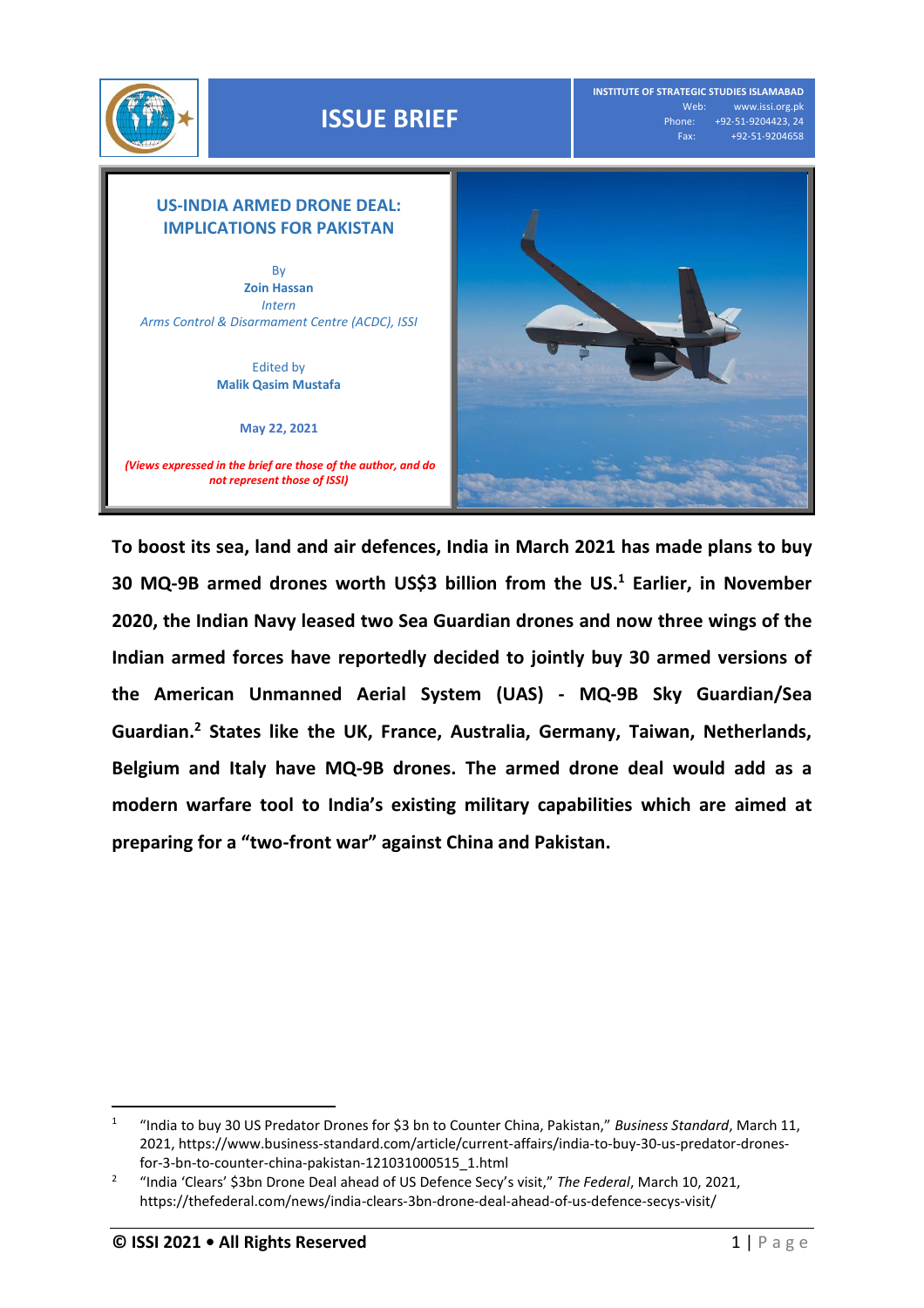

**Source:** "MQ-9B Sky Guardian/Sea Guardian," GAA, https://www.ga-asi.com/remotely-piloted-aircraft/mq-9b

The MQ-9B drone is designed by the General Atomics Aeronautical Systems, based in San Diego, US. The drone is remotely controlled and can fly for 48 hours straight carrying a payload of about 3700 pounds. The MQ-9B Predator drone can fly in civilian airspace, has protection from icing - it can bear minimum temperatures of up to -41 degree Celsius and protection from lightning. It has a wingspan of 24 meters with a body length of 11.8 meters, and the fuel capacity is 6,000 pounds or 2721 kg. Payload capacity 4,800 lb. (2177 kg) across, 9 hardpoints (8 wing, 1 centerline), 800 lb. internal (363 kg),4,000 lb. external (1814 kg) It can reach a maximum altitude above 40,000 feet and has a range of round 6,000+ nautical miles.<sup>3</sup> This drone could be used for maritime surveillance, anti-submarine warfare and electronic warfare creating high-risk scenarios.

The Indian armed forces are operating drones for decades for surveillance and reconnaissance. It was the first country to acquire Drones or Unmanned Ariel Vehicles (UAVs) from Israel in the late 1990s.<sup>4</sup> With technological advancements and ongoing military modernisation programmes, the role of missile-firing drones is increasing tremendously. The US war in Afghanistan, deploying of drones in armed forces around the world and more recent use of armed drones in Armenia-Azerbaijan clashes have brought armed drones under the spotlight.<sup>5</sup> India also wanted to equip its armed forces with the latest and advanced armed drones. The decision to purchase 30 armed drones for the Indian armed forces from the US is the latest one. The purchase of MQ-9B armed drones would enhance India's capabilities beyond surveillance and reconnaissance. India could use this drone for

l

<sup>3</sup> "India to buy 30 US Predator Drones."

<sup>4</sup> Major General P K Chakravorty, "Unmanned Aerial Vehicles (UAVs) Indian Perspective," India Strategic, February 2012, https://www.indiastrategic.in/topstories1369\_Unmanned\_Aerial\_Vehicle.htm

<sup>5</sup> Abhijnan Rej, "India's Drone Dreams – And Reality," *The Diplomat*, October 12, 2020, https://thediplomat.com/2020/10/indias-drone-dreams-and-reality/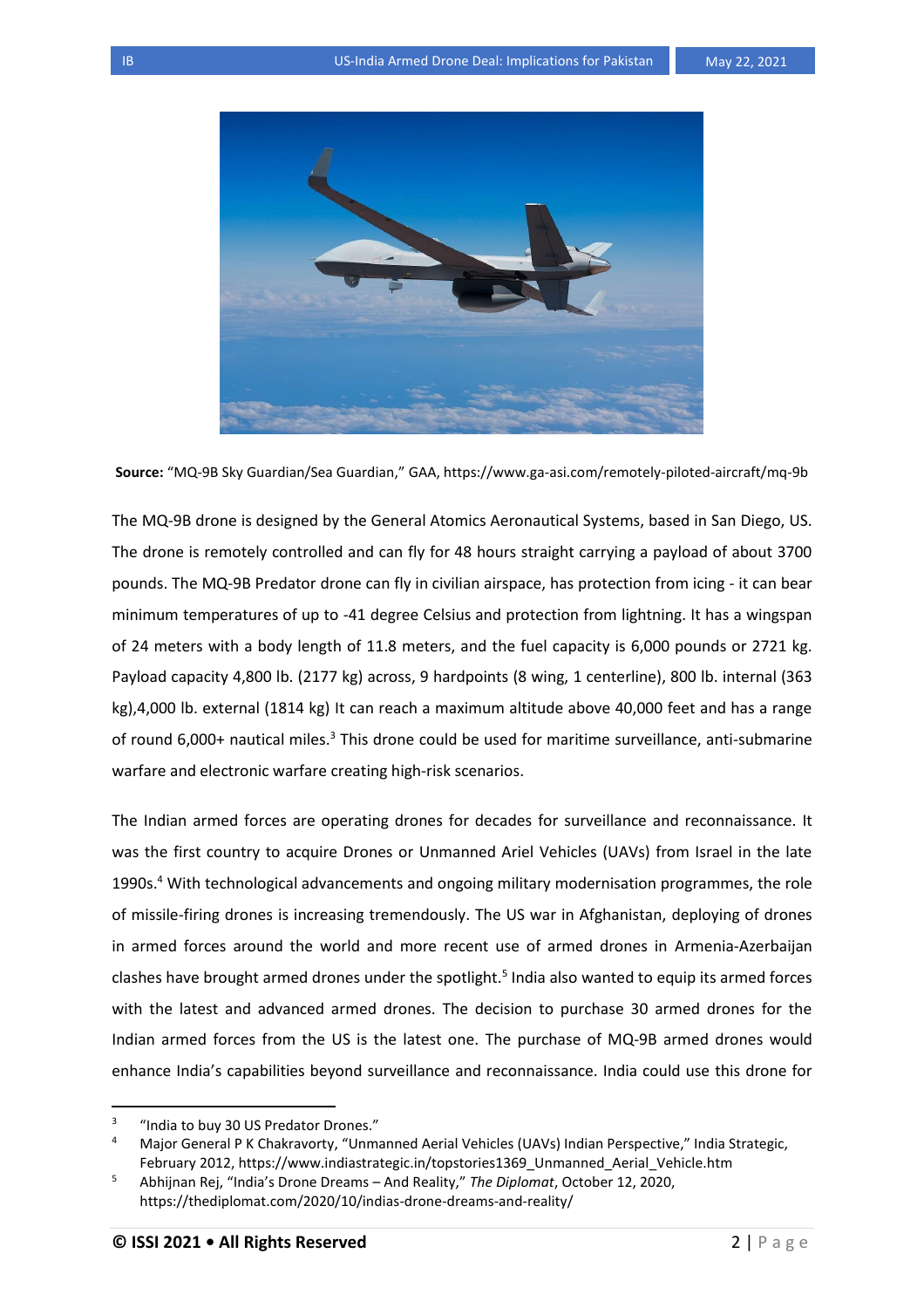precision targeting system; anti-submarine warfare and anti-surface warfare; humanitarian assistance and disaster relief; search and rescue; ecteronic countermeasures; oceanic maritime security initiatives; high altitude surveillance and airborne countermine capability.<sup>6</sup>

This growing Indo-US strategic cooperation in defence and communication sectors is going to bring severe security implication for the region, especially for Pakistan. India is going to acquire the latest weapons systems and other military hardware as a US's Major Defence Partner recognised by the US in 2016 and other export control rules would be relaxed under the Strategic Trade Authorisation-1 (STA-1) STA-1 status granted to India in August 2018 by the US.<sup>7</sup>

Earlier in 2016, India and the US signed the Logistics Exchange Memorandum of Agreement (LEMOA). The agreement enabled the signatories to share logistical support, provide land, air and sea bases for resupply, refuelling and repair. It also provides for sharing of supplies and other services between the two countries. It gives them a legal framework to do the job. Later in 2018, the Communications Compatibility and Security Agreement (COMCASA) was signed between the two states. Under the deal, the Indian military was enabled to get the US data link, communication equipment and codes. The data link is said to be the most secure platform for communication and it provides ground-to-air communication. Under this agreement, the US agreed to share and high-tech military technology with India and also provided them with sophisticated encrypted communication technology so that India can enhance both its military technology as well its communication technology. It was done so that India could also enhance its interoperability. The purpose behind all this was to give technology to India by using which they can have better surveillance and protection of its communication networks.

These two agreements LEMOA and COMCASA paved the way for the Basic Exchange and Cooperation Agreement (BECA). Under the BECA both countries would be able to exchange geospatial intelligence through satellites, long-range navigation through topographical and aeronautical digital data and conduct pinpoint attacks against adversaries. The agreement enhances Indian access to the latest US military technology. For example, with sophisticated GPS technology, the Indian army would be able to use its ballistic or cruise missile, or drones and other weaponry with precise accuracy. The agreement acts as a stepping stone for India to get the US armed drones and other latest military technology. The BECA provides India with the legal authority to acquire

 $\overline{a}$ 

<sup>6</sup> "MQ-9B Sky Guardian/Sea Guardian," General Atomics Aeronautical, https://www.ga-asi.com/remotelypiloted-aircraft/mq-9b

<sup>7</sup> India is the first state in the south Asian region to have this status and third in the Asian nation, see US gives India STA-1 status: Here's all you need to know about it," *Money Central*, August 1, 2018, https://www.moneycontrol.com/news/business/us-gives-india-sta-1-status-heres-all-you-need-to-knowabout-it-2790601.html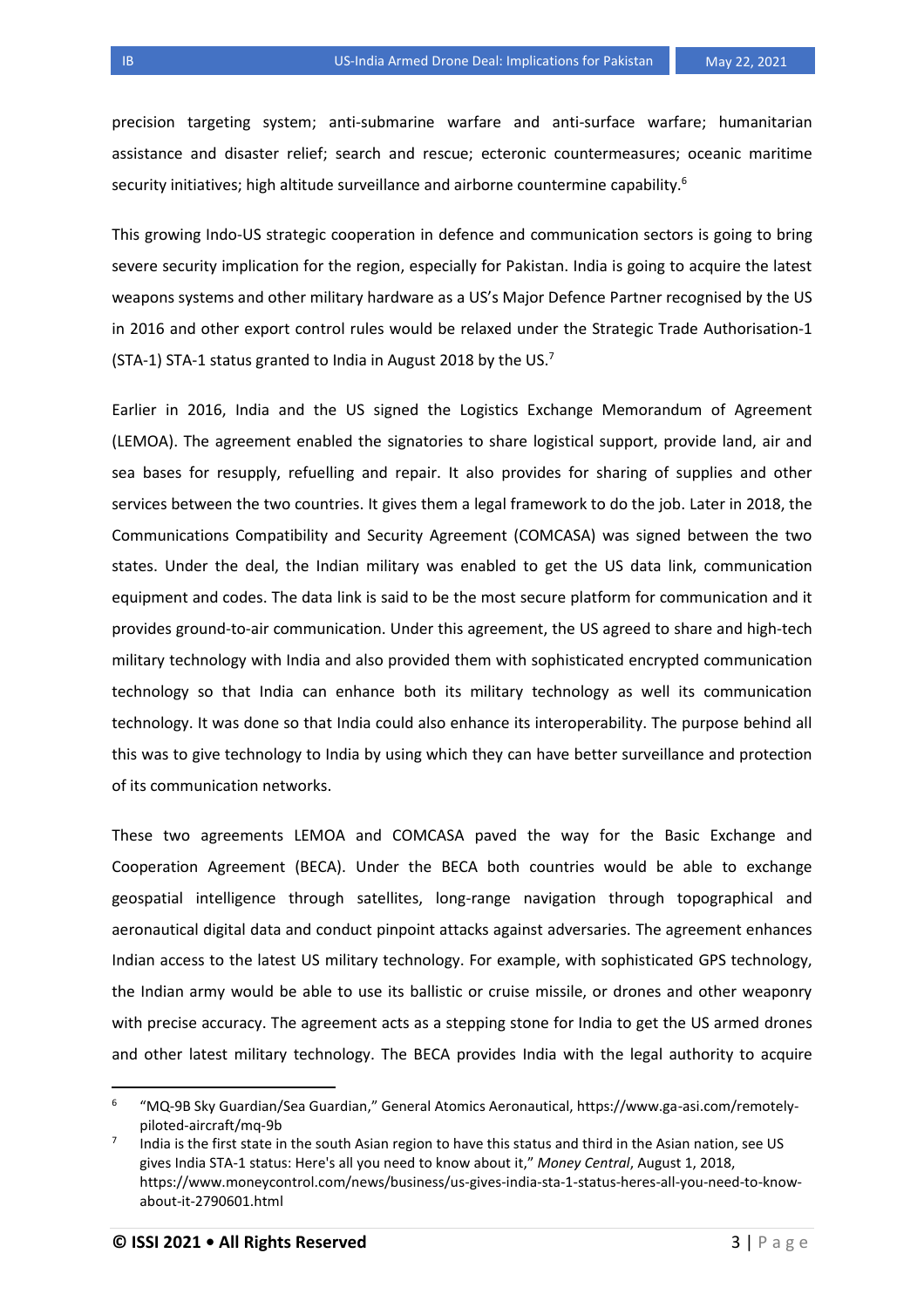MQ-9B drones from the US. Due to the mutual agreements of COMCASA, LEMOA and BECA between the global hegemon and one of the South Asian regional powers India, mutual trust has been developed due to which such high scientific technology is being transferred by the US to India.



**Source:** "MQ-9B Sky Guardian/Sea Guardian," GAA

## **Implications for Pakistan**

Pakistan and India have had 'on' and 'off' relations for the past 73 years. The addition of 30 Predator-9B drones will provide technological superiority to India. Along the Line of Control (LoC) the drones will assist in surveillance and reconnaissance of Pakistan Army posts and their activities. They will be better able to locate Pakistan's posts, the number of soldiers, weapons and its types and revise their strategies and tactics accordingly.

India could also use this drone for a precision targeting system. The MQ-9Bs are equipped with laserguided plus sensor technology. This updated military tech will be beneficial in securing pinpoint targeted strikes. On January 3, 2020, a similar version of this drone MQ-9 drone was used and assassinated the Iranian general, Qasem Soleimani and killing 9 people more. India could use these drones to target civilians along the LoC.

An important implication of this drone is that it could be used for maritime surveillance and antisubmarine warfare. Since these drones can hover for such long hours, detailed information about Pakistan's submarines, midget submarines, destroyers, frigates, corvettes and all other surface ships will be available to India, directly keeping the Pakistani Navy under its observation.